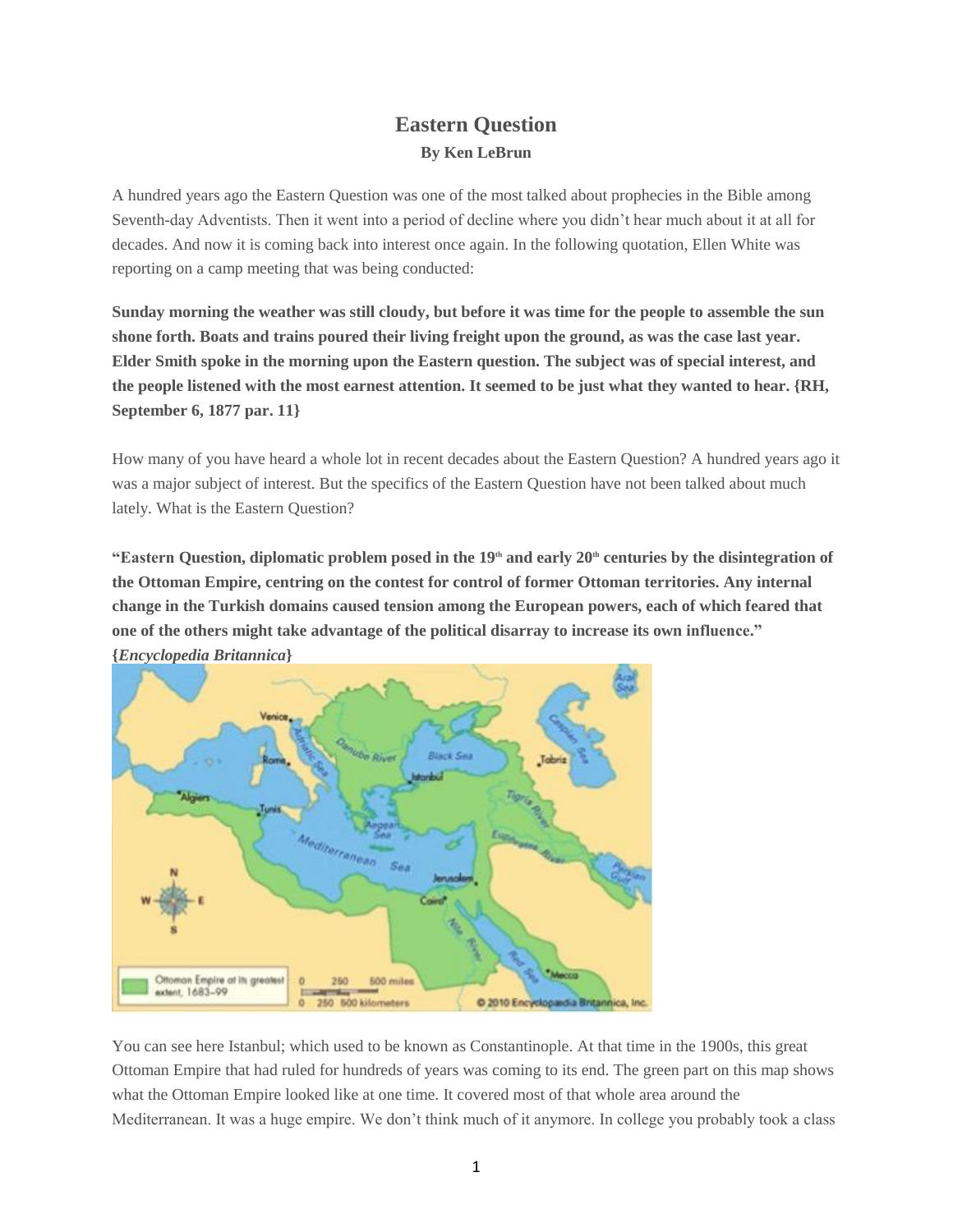in western civilization. You didn't study much about eastern civilization because that is not what we talk about in the West. But that was at one time a major force.

In the late 1800s the empire starts to diminish in its power. That is what caused the problem of what they called the Eastern Question. What would happen if for example, the Ottoman Empire lost control of Constantinople? You have Russia up here that is going to rush in; you have the European powers; you have a lot of things going on, and the political vacuum that would be created was a major concern. This is what Adventists preachers were talking about. Why would they be concerned about just what was going on in the news particularly in the light of things that Ellen White had said?

## **Subjects Worthy of Consideration**

Let us confine our public efforts to the presentation of the important lines of truth on which we are **united, and on which we have clear light. {1SM 167.2}**

In order for a public presentation, a sermon by one of our ministers to be important at all, or even to be valid as a subject of presentation;

- 1. It had to be an important line of truth.
- 2. It had to be a line of truth on which we are united as a people.
- 3. It has to be a line of truth on which we have clear light.

Those were the three criteria that our ministers were to follow in presenting their evangelistic meetings. That is what our ministers did in those days. They preached public meetings. That is what they were to confine their efforts to – those important lines of prophecy.

### There are many questions treated upon that are not necessary for the perfection of the faith. We have no **time for their study. {1SM 163.2}**

Sometimes, the important best stuff can be crowded out by stuff that is just *good*, or *interesting*. But she says we have no time for their study if it is not necessary for the perfection of the faith.

#### **Matters of vital importance have been plainly revealed in the Word of God. {1SM 173.5}**

If it is of vital important, it is *plainly* revealed in the word of God.

### These subjects are worthy of our deepest thought. But we are not to search into matters on which God **has been silent. {***Ibid.***}**

If the Bible doesn't talk about it, if God has been silent on a subject, we have no business presenting it in our public meetings. We have no business speculating about it. We are to focus our concentration on that which God has revealed and not worry about things that He has been silent on. With that in mind, what about the Eastern Question? If the Eastern Question is not in the word of God, our ministers were to be silent about it,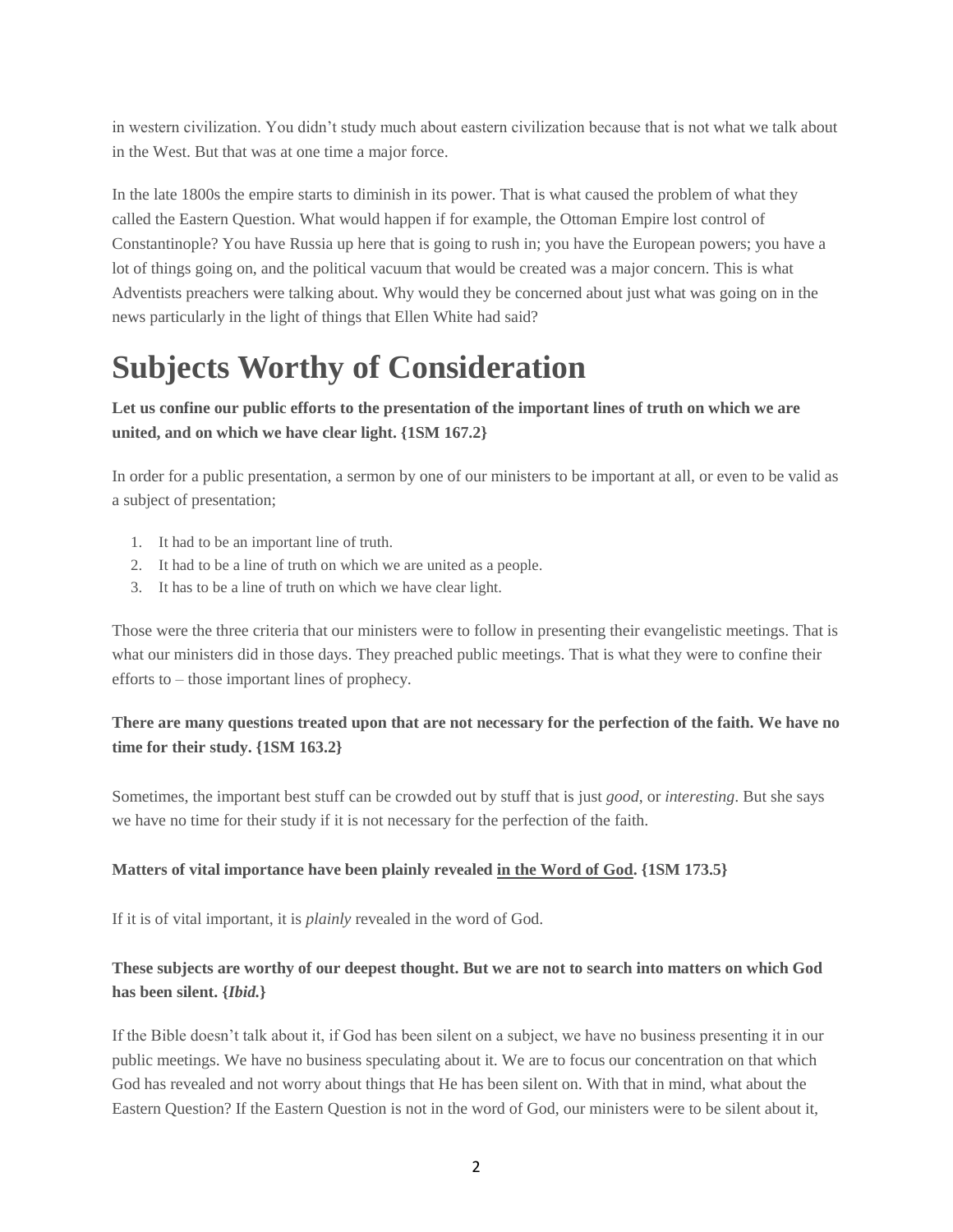according to these rules that we see laid down here. If the Eastern Question is not in the word of God, we have no business preaching about it. But if it is in the word of God, if it is something that God has revealed, then it is something that we need to pay attention to.

## **The Pioneers on the Eastern Question**

Where would the Eastern Question be found in the Bible? Before we answer that question, here is that new light, a statement recently released.

**Elder Smith spoke on the Sabbath question to a large congregation this morning, and this evening he speaks on the Eastern Question. {Lt 55-1884 par. 6}**

This is several years later, and Elder Smith is still speaking on the Eastern Question.

I feel so grateful that Brother Smith is not lost to the cause. He seems fully and thoroughly united with **us; {***Ibid.***}**

One of the criteria for a message being presented is that, it must a message on which we are *united*. And she says that Brother Smith is speaking on the Eastern Question and that he seems *fully and thoroughly united with us*.

**…seems like Brother Smith of old. Oh, thank the Lord! Praise His Holy Name, that His love, His** wondrous love, has been exercised toward the children of men. It is so dark, I must stop. Will write you **tomorrow {***Ibid.***}**

On the morrow she writes again:

Aug. 25, 11:00 a.m. The first two pages were written Sunday after I had spoken to the crowd. The **evening meeting was largely attended. Elder Smith spoke with great clearness, and many listened with open eyes, ears, and mouths. The outsiders seemed to be intensely interested in the Eastern Question. He** closed with a very solemn address to those who had not been preparing for these great events in the near **future (August 24, 1884). {***Ibid.* **par. 7}**

What is she saying? She is saying that Elder Smith as he spoke on the Eastern Question, was talking about *these great events in the near future*. Does it sound like this is something that is truth? She says that these are great events that are in the near future.

### **Elder Daniells speaks this evening upon the Eastern Question. May the Lord give His Holy Spirit to inspire the hearts to make the truth plain (December 25, 1898). {Ms189-1898 par. 9}**

What is she saying? She is saying that these messages on the Eastern Question that our pioneers were preaching on, and that they were united on, is the truth. Do you see that? As they are speaking upon the Eastern Question, she says, *May the Lord give His Holy Spirit to inspire the hearts to make the truth plain*.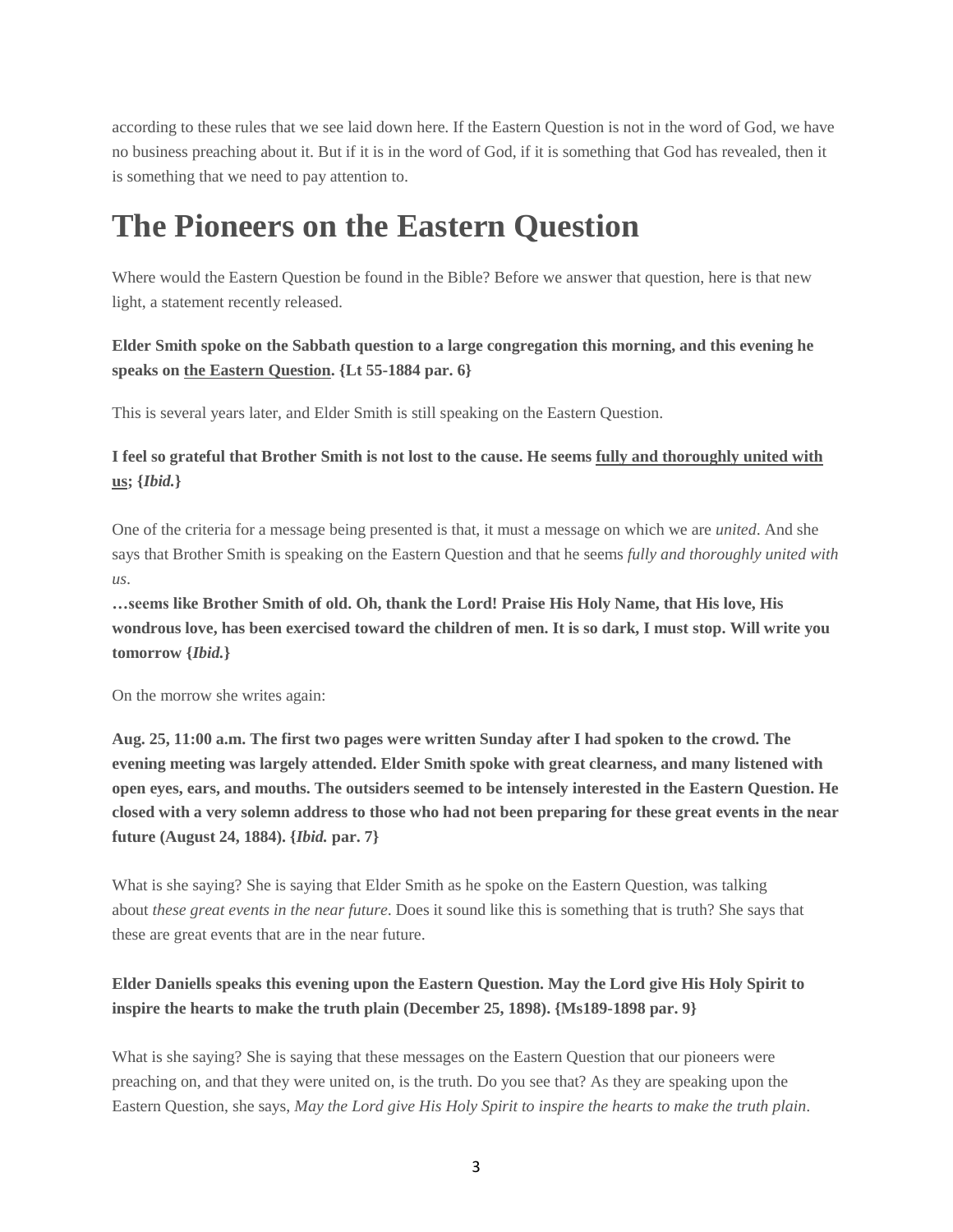What she is saying is that this subject qualifies as a subject that can be studied and presented by our ministers. So it must be in the word of God; because we are not to be preaching stuff that is not in the word of God. That brings us to the only place where this subject is found in the word of God – Daniel 11:44-45.

Daniel 11:44 But tidings out of the east and out of the north shall trouble him: therefore he shall go forth with great fury to destroy, and utterly to make away many. 45 And he shall plant the tabernacles of his palace between the seas in the glorious holy mountain; yet he shall come to his end, and none shall help **him.**

That is what our ministers were preaching. And they were saying that this passage had to do with the Eastern Question, that this passage had to do with the subject of that whole thing about. What happens if Constantinople is lost to the Ottoman Empire? What are they going to do? They said that the *he* of verse 45 would be the power that would be the Sultan of the Ottoman Empire, who is also the Caliph, and that he would plant the tabernacles of his palace between the seas in the glorious holy mountain. The glorious holy mountain between the seas is Jerusalem, the holy land. What they were preaching was that the Sultan of that empire was going to actually establish a headquarters in Jerusalem. And when that happened, verse 45 would be fulfilled. What happens in the next verse?

## Daniel 12:1 And at that time shall Michael stand up, the great prince which standeth for the children of thy people: and there shall be a time of trouble, such as never was since there was a nation [even] to that **same time:**

This is talking about the close of probation. Jesus leaves the most holy place and the time of trouble comes on. That is why this was of such interest because at that time in the 1870s, the Ottoman Empire was losing its power. At one point in time, the Russians were right on the gates of Constantinople ready to take it over. That would have forced the Ottomans to move out of there and they would have established their capital in Jerusalem because that would be the most logical place. They already owned Jerusalem; they owned that whole area over there. So they could have done it very easily. When all this was happening in the Middle East, our pioneers were preaching that this prophecy of Daniel 11:45 would be fulfilled and that immediately after that probation would close. That is what they were preaching. That is why it was of such special interest.

## **Rules of Interpretation**

**Those who are engaged in proclaiming the third angel's message are searching the Scriptures upon the same plan that Father [William] Miller adopted. {RH, November 25, 1884 par. 23}**

She is talking about these ministers who are out there preaching. Their preaching of Daniel 11:45 has to do with the Eastern Question; they are engaged in proclaiming the third angel's message, and they *are searching the Scriptures upon the same plan that Father Miller adopted.*

**In the little book entitled "Views of the Prophecies and Prophetic Chronology," Father Miller gives the following simple but intelligent and important rules for Bible study and interpretation:– {***Ibid.***}**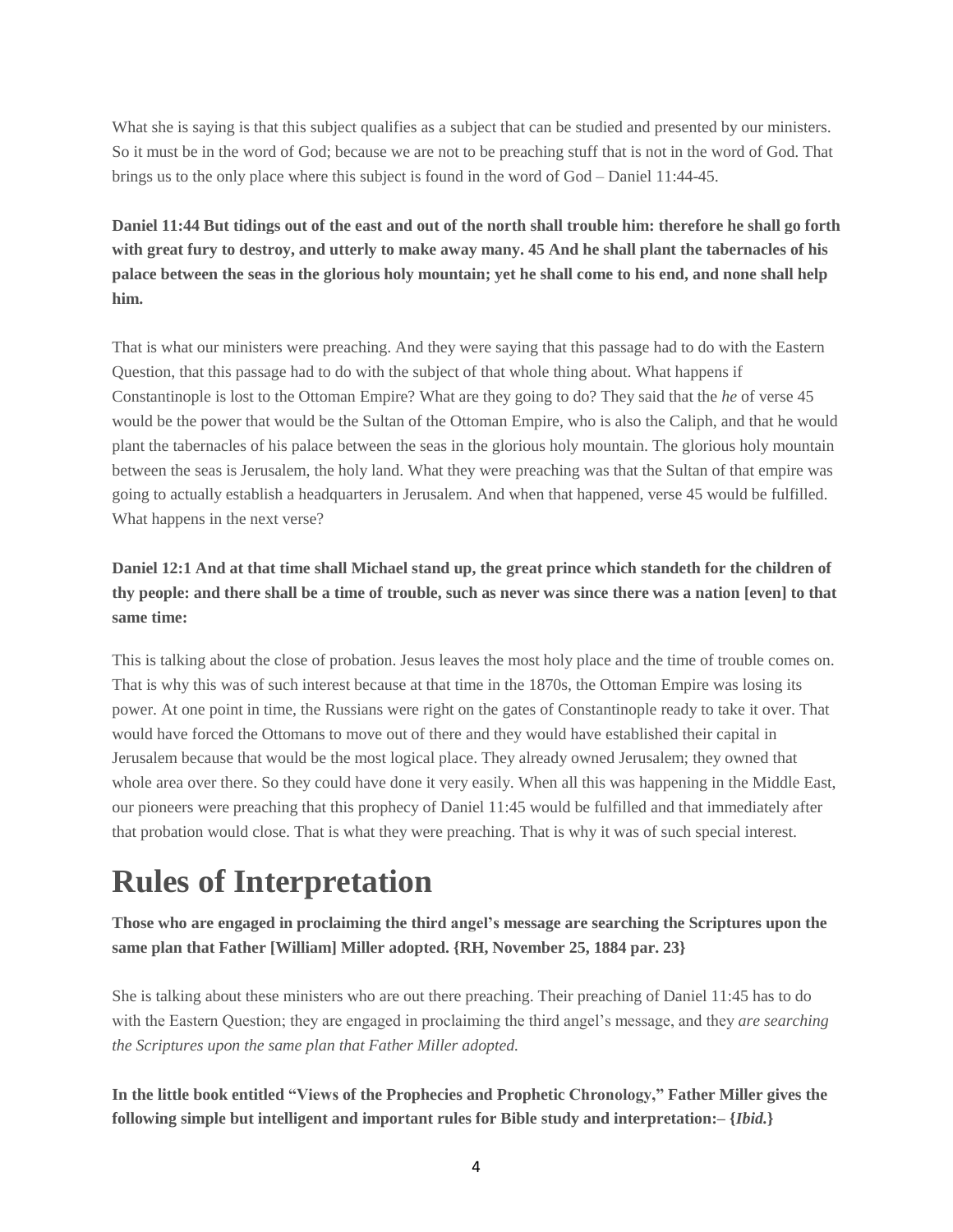"1. Every word must have its proper bearing on the subject presented in the Bible; 2. All Scripture is **necessary, and may be understood by diligent application and study; 3. Nothing revealed in Scripture** can or will be hid from those who ask in faith, not wavering; 4. To understand doctrine, bring all the scriptures together on the subject you wish to know, then let every word have its proper influence; and if you can form your theory without a contradiction, you cannot be in error; ..." {Ibid. par. 24} The above is a portion of these rules; and in our study of the Bible we shall all do well to heed the **principles set forth. {***Ibid.* **par. 25}**

She is endorsing William Miller's method of Bible study.

Taking the manner in which the prophecies had been fulfilled in the past as a criterion by which to judge of the fulfillment of those which were still future, he became satisfied that the popular view of the **spiritual reign of Christ–a temporal millennium before the end of the world–was not sustained by the word of God. {GC 321.1}**

That is the method that William Miller used, one of the principles that he followed. This is an important principle. In other words, in prophecy you don't switch your methodology in the middle of the prophecy. The criterion by which to judge the fulfillment of the prophecies which are still future, must be the same manner in which the prophecies have been fulfilled in the past.

He saw that the prophecies, so far as they had been fulfilled, had been fulfilled literally; that all the **various figures, metaphors, parables, similitudes, etc., were either explained in their immediate connection, or the terms in which they were expressed were defined in other scriptures, and when thus explained, were to be literally understood. {***Ibid.* **320.2}**

Are you grasping what this statement says? There is a tendency in the study of Daniel 11 that we understand it literally all the way up until you get to verse 40. Then suddenly we start interpreting it metaphorically, or symbolically. Sr. White says we need to follow William Miller's method, and that is that the prophecies are to be understood *literally*. And even if there is a symbol, once that symbol is defined in Scripture, it is then to be understood *literally*. We are not to spiritualize away the prophecies. They are to be understood as they read.

Here is one of William Miller's rules:

Rule XI – How to know when a word is used figuratively. If it makes good sense as it stands, and does no **violence to the simple laws of nature, then it must be understood literally, if not, figuratively. {1842 WiM, MWV1 22.3}**

That is William Miller's method. That is the principle upon which we came to our understanding of Daniel 8:14 and all those other prophecies that Miller directed us to. If it makes good sense as it stands, understand it literally. If it doesn't, then you look for a symbolic understanding.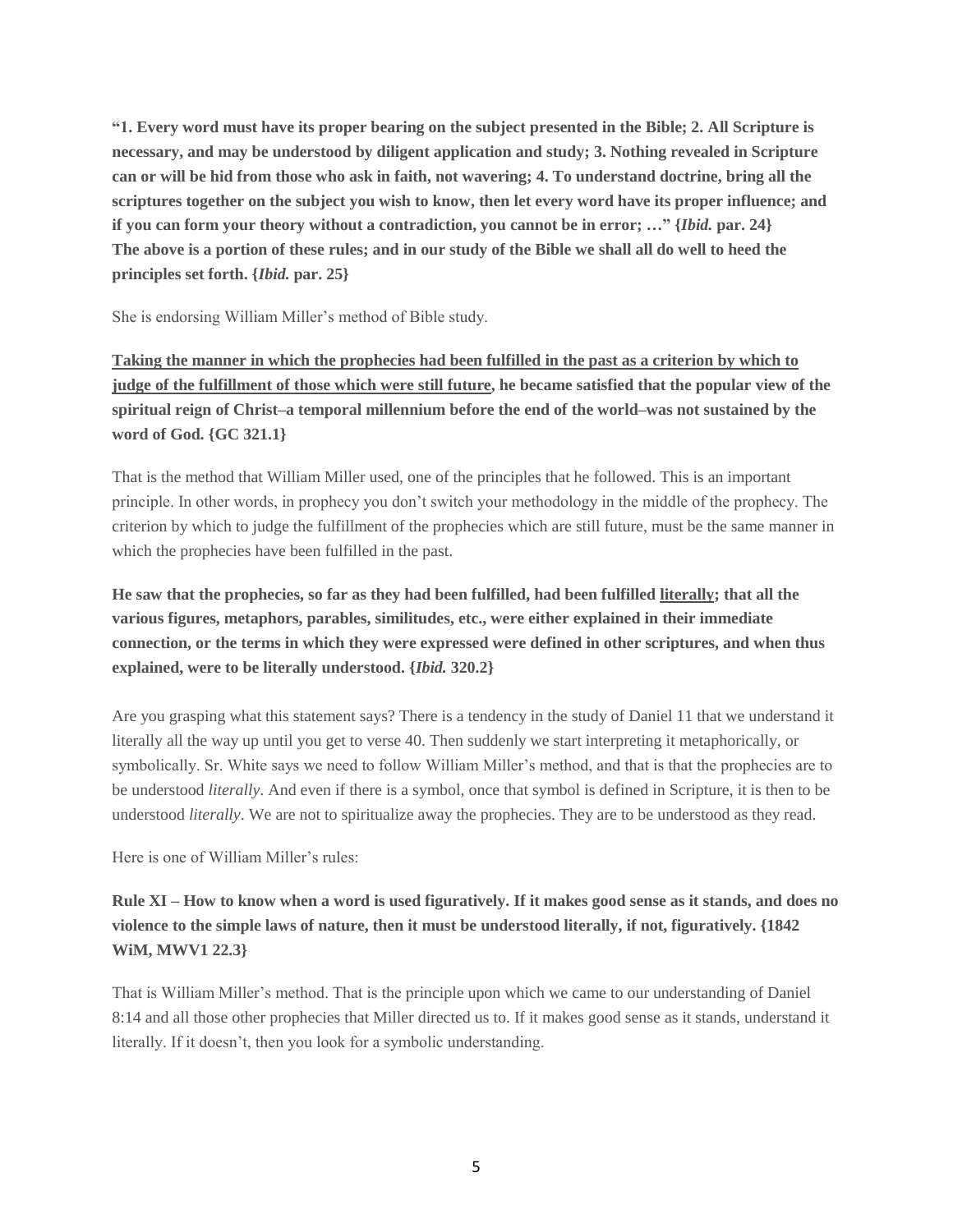## Rule IV – To understand doctrine, bring all the scriptures together on the subject you wish to know; then let every word have its proper influence, and if you can form your theory without a contradiction, **you cannot be in an error. {1842 WiM, MWV1 20.8}**

We can have assurance that we have correct understanding of prophecy if we follow the simple rules that William Miller laid out, and that Ellen White said we are to follow. You bring together all the scriptures, and that is the safeguard. Because you have no contradictions if you bring together all the scriptures you have on a subject. You reconcile them so that there is no contradiction, and you cannot be in error.

#### **Daniel 2 and Daniel 11**

Bible prophecy is simply history foretold, and in no chapter of the Bible is more history detailed than in Daniel chap. 11. I love Daniel chap. 11 because it is very detailed, very specific. Now you need to understand the difference between the earlier prophecies of Daniel and Daniel chap. 11. Let us take for example Daniel chap. 2. Daniel 2, as well as chap. 7 and 8, has a symbolic vision and then an explanation. You have the dream of the great image *in symbol*, and then it is followed by an explanation, "*Thou art this head of gold. And after thee shall arise another kingdom inferior to thee, and another third kingdom of brass,*" etc. (verses 38, 39). That is a symbolic vision, and then an explanation that follows. It is the same with chap. 7. You have the four beasts and the little horn, and then Daniel gives the explanation. It is also the same thing with chapter 8. But when we come to Daniel 11, there is no symbolic vision, it is simply explanation. In fact, everything after Daniel 8:14 is simply explanation. Daniel 8:14 is the high point of the book in terms of literary structure. "*And he said unto me, Unto two thousand and three hundred days; then shall the sanctuary be cleansed.*" Everything after that is explanation.

Daniel 11 is not a symbolic vision. It is in plain language. Those words mean exactly what they say. It simply explains. The other difference between Daniel 2 and Daniel 11 is that Daniel 2 is about kingdoms – Babylon, Medo-Persia, Greece, Rome, and the kingdom of God. Daniel 11 is not about kingdoms at all; it is about individual kings, individual rulers, people who were the heads of these kingdoms. We are very specific about individuals in Daniel 11.

| Daniel 2                                  | <b>Daniel 11</b>              |
|-------------------------------------------|-------------------------------|
| <b>Symbolic vision</b><br>and explanation | <b>Explanation only</b>       |
| <b>About kingdoms</b>                     | <b>About individual kings</b> |

Here are in brackets the kingdoms which were referred to by Daniel:

#### **Daniel 2:38 … Thou [Babylon] [art] this head of gold.**

When Daniel spoke to Nebuchadnezzar, he was talking about the kingdom of Babylon.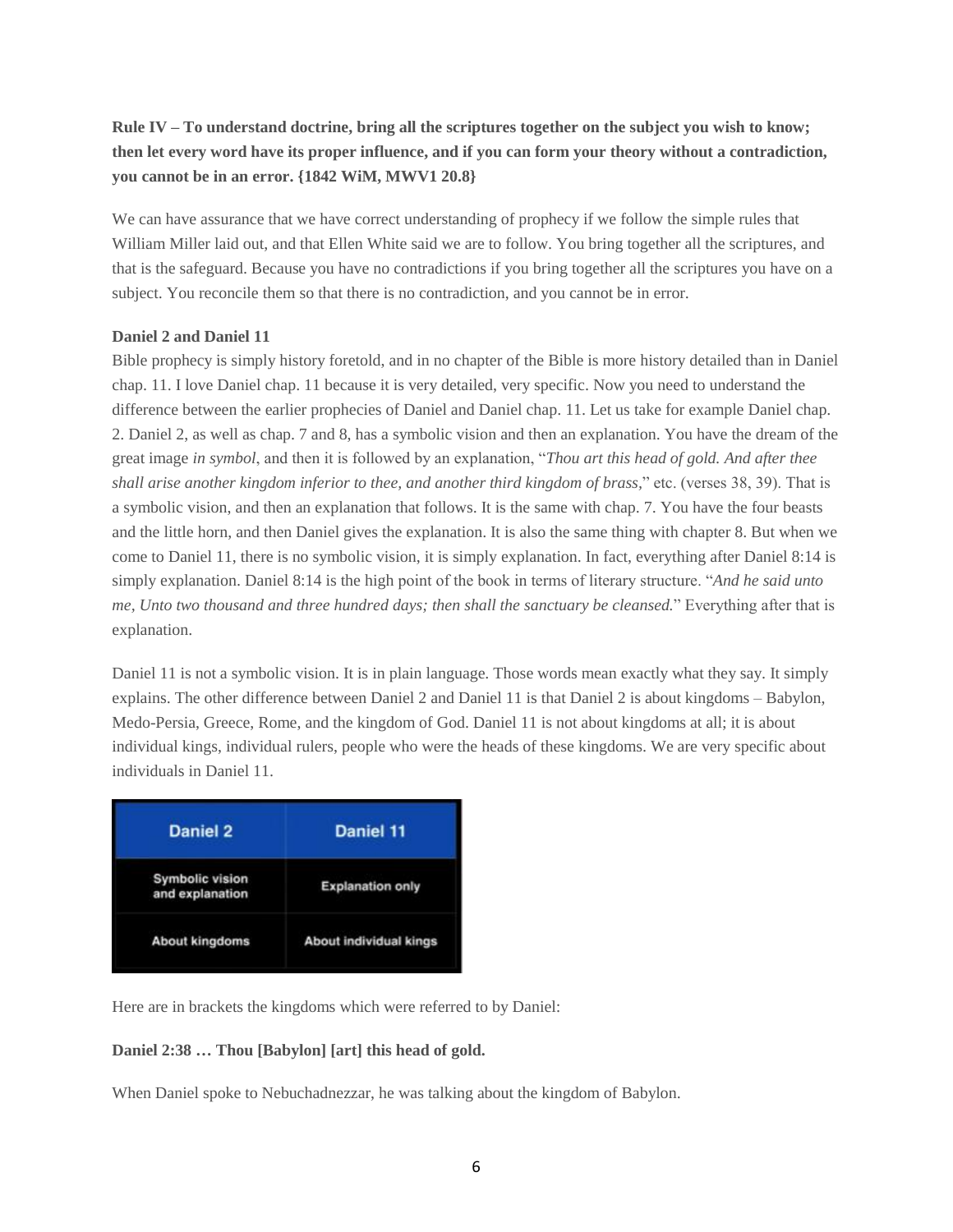#### **Daniel 2:39 And after thee shall arise another kingdom [Medo-Persia] inferior to thee,**

This is later explained in Daniel 8.

**Daniel 2:39 …and another third kingdom of brass [Grecia], which shall bear rule over all the earth.**

I like to use the term *Grecia*, because it is not the same as Greece we have today. Grecia was the Macedonian kingdom of Alexander.

**Daniel 2:40 And the fourth kingdom [Rome] shall be strong as iron: forasmuch as iron breaketh in** pieces and subdueth all [things]: and as iron that breaketh all these, shall it break in pieces and bruise. 41 And whereas thou sawest the feet and toes, part of potters' clay, and part of iron, the kingdom [Rome] shall be divided; but there shall be in it of the strength of the iron, forasmuch as thou sawest the iron mixed with miry clay. 42 And [as] the toes of the feet [were] part of iron, and part of clay, [so] the **kingdom [Europe] shall be partly strong, and partly broken. 43 And whereas thou sawest iron mixed** with miry clay, they shall mingle themselves with the seed of men: but they shall not cleave one to **another, even as iron is not mixed with clay.**

I have done the same thing with chapter 11; I have put in the name of the individual king that it is most likely talking about when it says *he* or *him*. [Here](http://klebrun.blogspot.fr/2014/03/the-kings-of-north-and-south.html)

I want you to understand what in context is going on here in Daniel 11. Here is the introductory vision in Daniel 10, where Gabriel is speaking to Daniel:

Daniel 10:14 Now I am come to make thee understand what shall befall thy people in the latter days: for **yet the vision [is] for [many] days.**

## **The Vision Is Yet For an Appointed Time**

The following is now a text that has gained new meaning for me; we usually apply it to the pioneer experience in 1843 and 1844 when there was an apparent tarrying time when Jesus didn't come.

Habakkuk 2:2 And the LORD answered me, and said, Write the vision, and make [it] plain upon tables, that he may run that readeth it. 3 For the vision [is] yet for an appointed time, but at the end it shall speak, and not lie: though it tarry, wait for it; because it will surely come, it will not tarry.

If you have read *The Great Controversy* you are familiar with this passage and how it was applied to the Millerite expectation that Jesus was going to come. And when He didn't come they had two disappointments. They had an early disappointment in the spring of 1844, and then they had the great disappointment on October 22. But in between that time they had what they called the tarrying time, based on this passage. They were wondering, Why hasn't Jesus come yet? And then they discovered this passage, "*Though it tarry, wait for it; because it will surely come*." In reality, nothing was tarrying at that time because they simply had a misunderstanding of what the date was. At first, when they had their spring expectation, they didn't realize the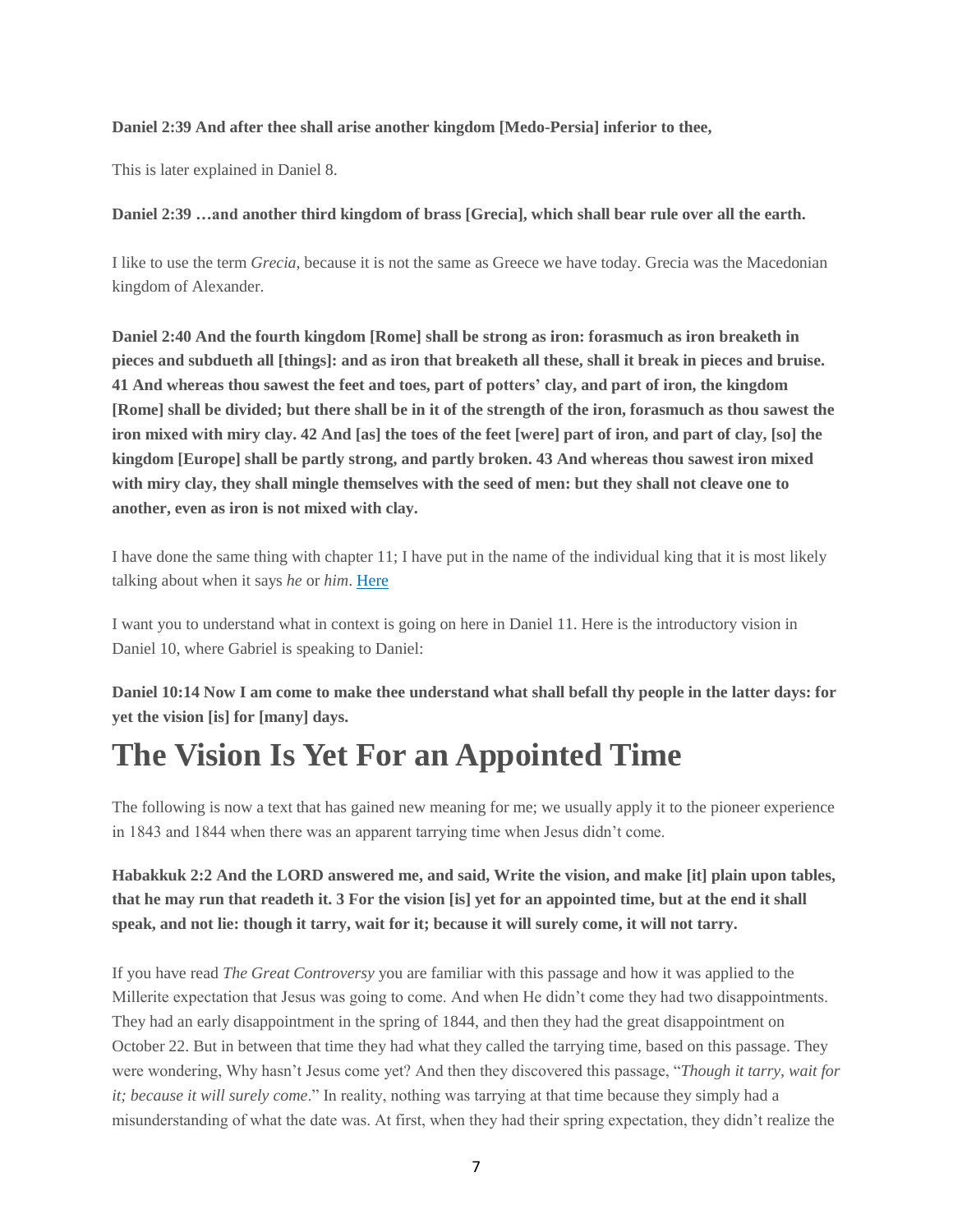Oct. 22 message yet; so it wasn't that the vision was tarrying, it was simply that they hadn't calculated properly, and so there was an apparent tarrying time. But when it comes to the vision/prophecy of Daniel 11, I believe the vision has tarried.

Our pioneers expected that at any moment, as they watched the news in the newspapers, as they observed what was going on in the Middle East, it seemed very clear and evident to them that at any moment Constantinople would fall, and they would be ushered right into the fulfillment of this passage. But what ultimately happened? After World War I, in the early 1920s, the Ottoman Empire was completely taken apart in terms of an empire, and it simply turned into what we now know as the modern nation of Turkey. But they didn't lose Constantinople. They did lose it initially, but they then rallied and gathered it back. But instead of doing what is written in verse 45, they moved their capital to Ankara, and they still retained possession of Constantinople itself. They had lost possession of Jerusalem in World War I, and therefore it was not an option for them to set up their headquarters there. As Adventist Bible students looked on, they thought, "Oh, we must have had a misunderstanding of what this was all about;" and then we changed our interpretation, and now we have gone into this symbolic, figurative understanding of the last few verses of Daniel chapter 11, which is entirely contrary to what our Adventist pioneers were teaching.

But the question is, were our pioneers wrong all along? Were they preaching error all that time? Was Ellen White wrong in calling it *the truth*? Was she wrong in saying that these are events that are soon to take place? Or was there simply a tarrying time where the vision is now tarrying? not yet ready to happen because, perhaps, the church wasn't ready? Is there a prophecy in the Bible that talks about God holding things back until His people are ready? Revelation 7. You have four angels standing on the four corners of the earth, holding back the four winds of the earth, that it should not blow until the servants of God are sealed in their foreheads. As we trace history, we realize that this could have happened in the 1800s. Ellen White says the Lord could have come *ere this* (See Evangelism p. 695.3). It appears that everything was poised and ready to happen, but God's people were not ready. Particularly, there were moments such as 1888, 1901, different points in time where God brought His people up to a point where things could happen, but because of our own unreadiness, things were put on hold, and Ellen White said, We are going have to be in this world many more years because of insubordination.

## **We may have to remain here in this world because of insubordination many more years, as did the** children of Israel; but for Christ's sake, His people should not add sin to sin by charging God with the **consequence of their own wrong course of action.–Letter 184, 1901. {Ev 696.3}**

Everything was put on hold. But it *shall speak, and not lie; though it tarry, wait for it*! Don't go off into speculative interpretations just because it hasn't happened when you expected it to happen. Don't go off into other methods of prophetical interpretation that go contrary to our Adventist principles of prophetic interpretations. Wait for it! Though it tarry, wait for it; *because it will surely come, it will not tarry*.

# **Overview of Daniel 11**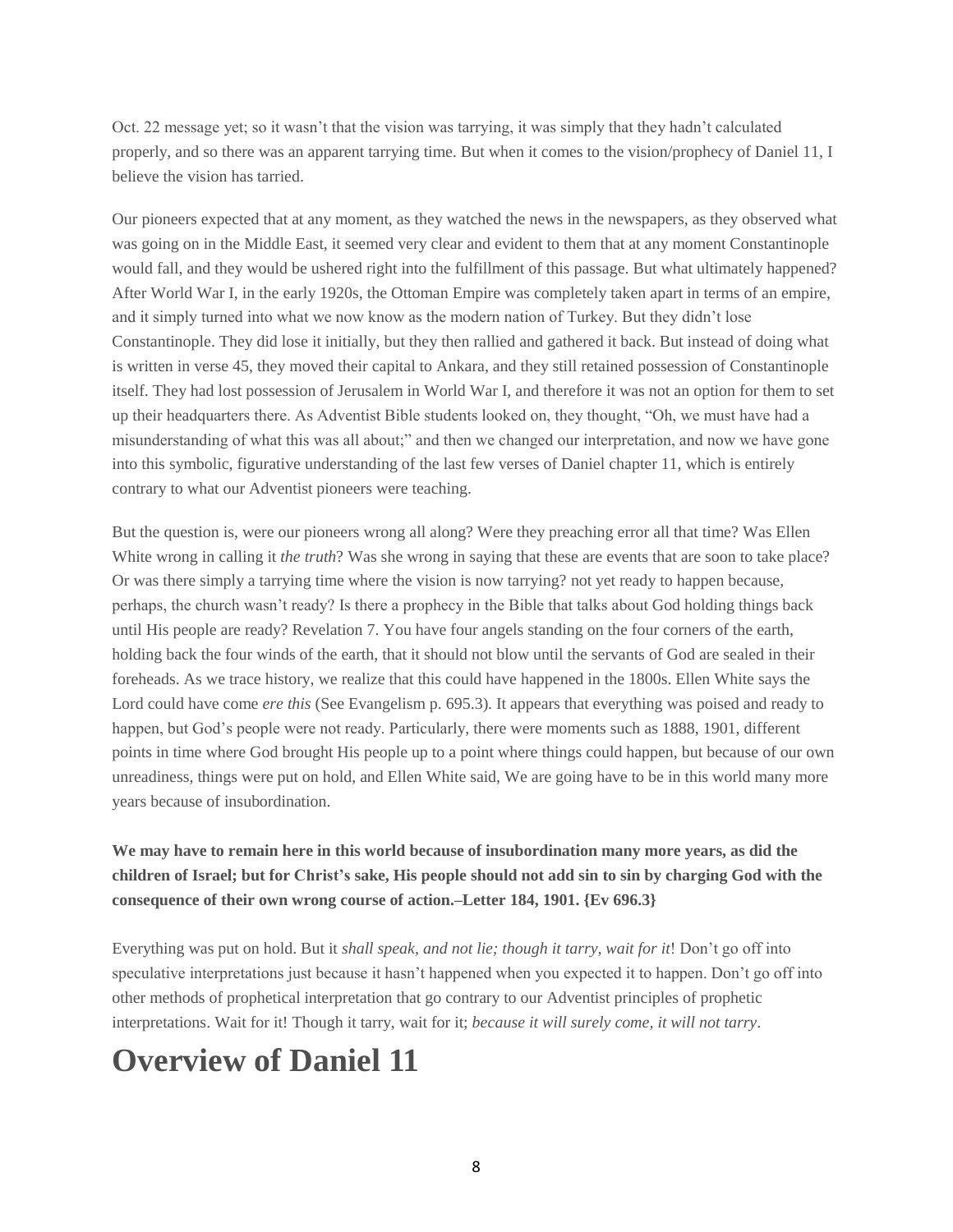We now want to have a brief overview of what Daniel 11 is about. Daniel 11 traces the history of kings who would rise up. The Bible uses the term "stand up". A king stands up, he comes into power, and he rules, and then he is defeated by another king who stands up, one after another. It goes all the way from the time of Persia and Greece, down through the divided Greek Empire, and when it gets to verse 16 we leave the territory of the north and south, which is in the East. There is then no mention of the kings of the north and south between verse 16 and 39, except a single brief reference to the king of the south in verse 25. They are absent; why? Because the camera of prophetic interest shifts to the West because in verse 16 it says:

## Daniel 11:16 But he that cometh against him [the king of the north] shall do according to his own will, and none shall stand before him: and he shall stand in the glorious land, which by his hand shall be **consumed.**

The *he* is not the king of the north; it is another power from another direction coming against the king of the north. This was about Pompey the Great who came against the king of the north at that time, conquered Syria, went down in Jerusalem, *in the glorious land*, and conquered it as well. This was about this power from the West. For the next few verses starting from verse 16, it is not describing the king of the north or the king of the south; it is *he that cometh against him*, these Western rulers. The Western rulers are being referred to here under these pronouns all the way down to verse 39. Then in verse 40, the king of the north and the king of the south appear again; when? In the time of the end.

#### **Daniel 11:40 And at the time of the end…**

When did the time of the end come? 1798. In the time of the end we would see once again the king of the north and the king of the south come back into the picture. Read what our Adventist pioneers wrote about this. They were sound Bible students. They understood history and Bible prophecy. They were following the plan that William Miller laid out, and that Ellen White endorsed. They were united on this. What they said was that verse 40 was literally fulfilled as it reads in 1798-1799, when Napoleon went into Egypt. He is the *him* of this verse.

## Daniel 11:40 And at the time of the end shall the king of the south push at him: and the king of the north shall come against him like a whirlwind, with chariots, and with horsemen, and with many ships; and he **shall enter into the countries, and shall overflow and pass over.**

*"And at the time of the end shall the king of the south*," which was the ruler of Egypt, "*push at him*," Napoleon; "*and the king of the north,*" who was the Ottoman Sultan at that time, came against him like a whirlwind, "*with chariots, and with horsemen, and with many ships*." He did exactly what this text says, in 1798-1799. It was fulfilled literally at the time it was supposed to, with the very powers that it described. The word *king* means king. The word *south* means south. The word *north* means north. The word *ships* means ships. Don't spiritualise away a prophecy that has real meaning in its literal reading. That is the way we were instructed to do, and that is the way all our Adventist preachers were interpreting this. This *was* fulfilled. In fact, according to the pioneer position, the only verse in this entire chapter that has not happened yet is the very last verse, verse 45. Everything else has happened. Only verse 45 remains to be fulfilled. And who are we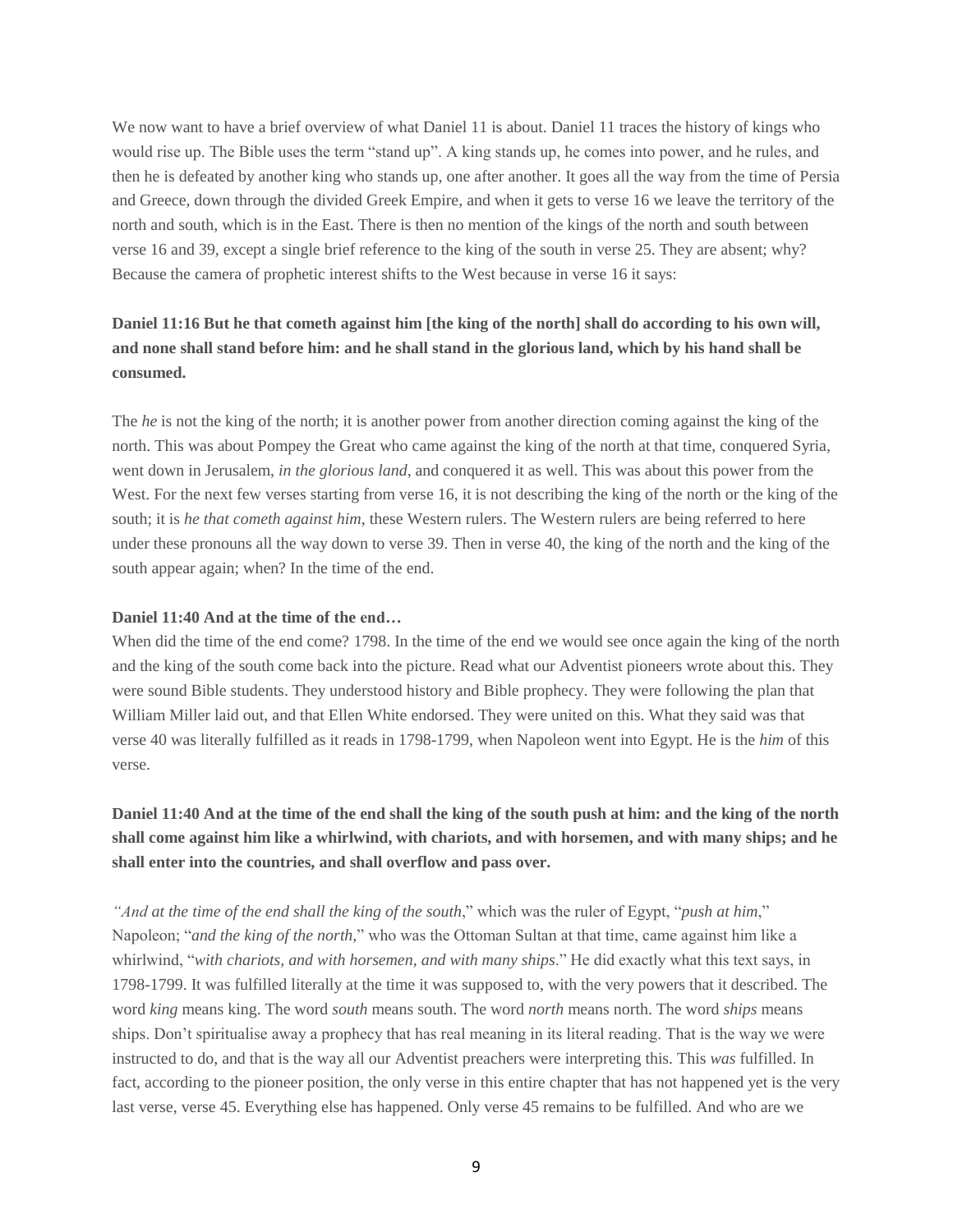talking about? We are talking about *the king of the north*. In our pioneers' day, that king was the Ottoman Sultan. He was the one that controlled the territory that was held by all the previous kings of the north in that chapter, and he was doing those very things. Read the book *Daniel and the Revelation*, or any other of our early expositions of this. The only thing that remained was verse 45, for him to *plant the tabernacles of his palace between the seas in the glorious holy mountain*. That would be the last waymark in the prophecy. As we look on and watch the unfolding of events, that would be the last event in the world's news that would tell us that we are ready for probation to close.

## **Unfolding of Prophecy**

What about this tarrying? Is there a possibility that this prophecy, as our pioneers were preaching it, is still going to happen? Is it possible that this is getting ready to happen? Here is a news article which appeared on *Jews News* on May 19, 2015. The headline is, *Turkish President Calls On Muslims To Invade Jerusalem*. The prophecy said he shall plant the tabernacles of his palace between the seas in the glorious holy mountain. Why are we talking about the Turkish President?

President Erdogan of Turkey gave a speech of great importance that main stream media is not reporting. The Anadolu Agency, which is like the 'Reuters' of Turkey, reported on it and several Arabic sources have now picked up on it. …

**"Unfortunately we the Muslims lost our aim to head towards Jerusalem. The water of our eyes froze** making us blind, and our hearts that was destined to beat for Jerusalem is now instead conditioned for **rivalry being in a state of war with each other."**

**Turkish president called on citizens to "raise their hands in supplication for this blessed night towards Allah to restore the Al-Aqsa Mosque [Jerusalem] to be re-owned by Muslims, and to remove the mist from their eyes, to see Jerusalem in their hands at every moment and at every opportunity". Erdogan added: "When you mention the word ascension; the first thing that comes to mind is Jerusalem and Al-Aqsa Mosque," while he expressed deep regret for the condition of Muslim heedlessness for Al-Aqsa Mosque and Jerusalem.**

Erdogan says that he wants Spain. He says he is some reincarnation of Tariq Bin Ziad, the conqueror of **Spain, the tyrant Alp Arslan, and Saladin. These are the Muslim leaders who fought Christendom and Saladin was the one who conquered Jerusalem. He wants to declare war on the strongest fortresses to advance his foreign God, Allah, through warfare.**

**He talks of Martyrs descending from heaven. Biblically, Erdogan wants the fallen angels to descend. He wants Allah to raise Jihadists. He wants to be the shepherd, the Sultan and the Caliph. …**

They have one more election to win in Turkey and if the AK Party gains enough seats in the Turkish **Parliament next month, they will rewrite the Turkish constitution and put in a new presidential system** that will leave Erdogan as the supreme leader (caliph) of this New Turkey. And that means, the fight for **Jerusalem will begin. {***Turkish President Calls On Muslims To Invade [Jerusalem](http://www.jewsnews.co.il/2015/05/27/turkish-president-calls-on-muslims-to-invade-jerusalem-2/)***, May 19, 2015, Jews News}**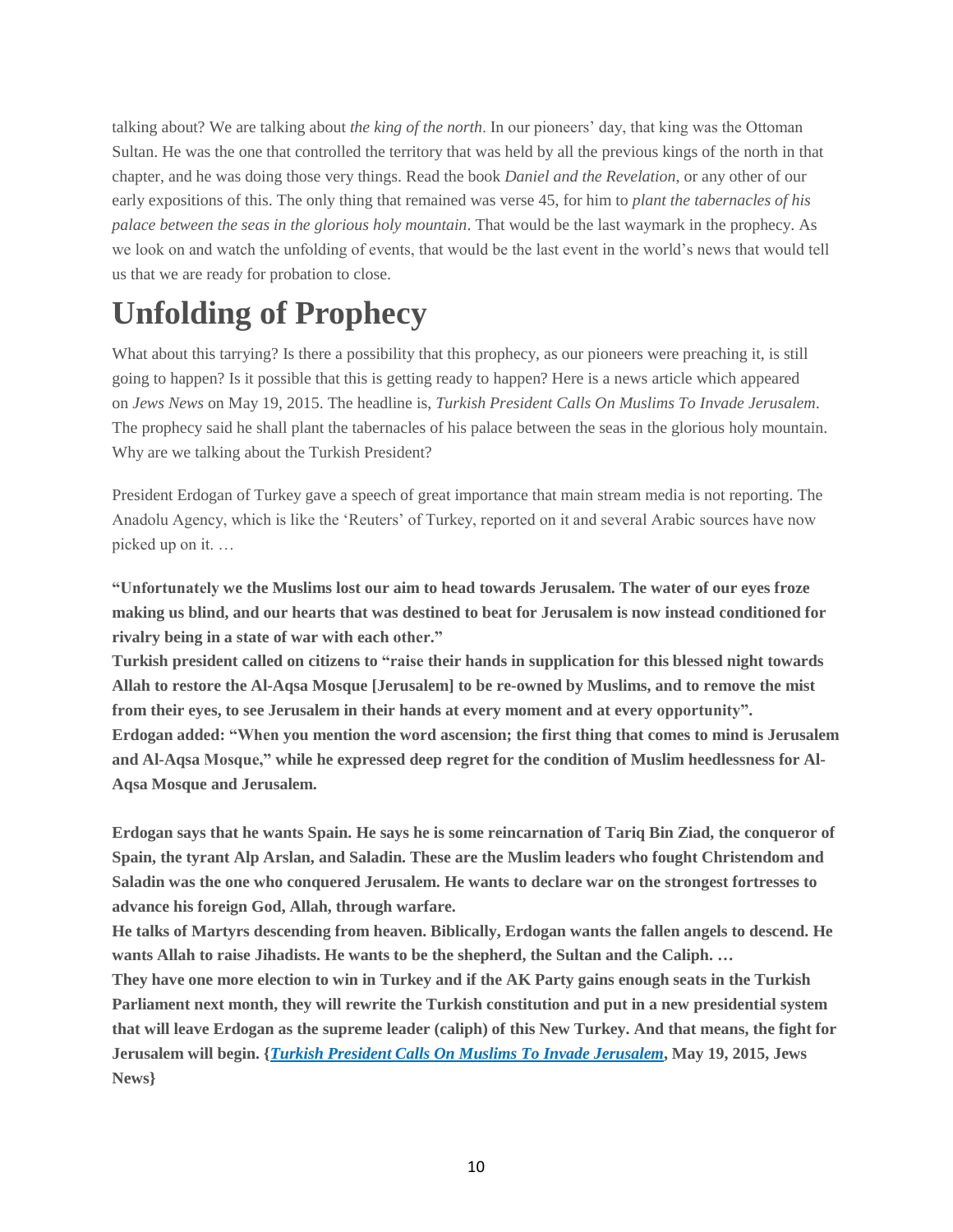That election did take place on the 7<sup>th</sup> of June, and the AK Party, Erdogan's party, did not win the majority of seats. If his party had won the majority of seats, then he would have immediately put into place his plan to set himself up as the new caliph, and the fight for Jerusalem would have begun.



**When Erdogan went to Turkey, he and Iranian President Hassan Rouhani [on the left] made an alliance to work together to reunite the Muslim world. {***Ibid.***}**

That article was posted on May 16 and 19. Now we have another one from *Jerusalem Online*, published on May 28, 2015. The headline is, *Turkish Prime Minister: "We will march to liberate Jerusalem"*.

**During the inauguration of the 55th airport in Hakkari Province, Turkish Prime Minister Ahmet Davutoglu and Turkish President Recep Tayyip Erdogan called for the re-establishment of the Ottoman Empire.**

**According to a report published by Palestinian dissident Walid Shoebat, Turkish President Recep Tayyip Erdogan and Turkish Prime Minister Ahmet Davutoglu spoke during the inauguration ceremony of the country's 55th airport in Hakkari Province. The airport is named the Selahaddin Eyyubi Airport after Saladin of the Ayyubi dynasty, the Muslim ruler of Kurdish origin that conquered Jerusalem and was a great enemy of the Christian Crusaders especially Richard the Lionheart. During the ceremony, both Turkish leaders spoke of their desire to conquer Jerusalem and to re-establish the Ottoman Empire.**

**"By Allah's will, Jerusalem belongs to the Kurds, the Turks, the Arabs, and to all Muslims," Davutoglu declared. "And as our forefathers fought side by side at Gallipoli and just as our forefathers went together to liberate Jerusalem with Saladin, we will march on the same path to liberate Jerusalem. The Turkish government does not differentiate from East to West. We intend to put together all of the regions of our nations and we will bring these regions back together."**

**Erdogan's speech was even more grandiose. He proclaimed himself to be the reincarnation of Saladin, who will kick whom he perceives to be the modern day crusaders out of Jerusalem by uniting the Muslim world behind him by hinting at the re-establishment of the Ottoman Empire: "I am sure that** the great commander Saladin is bringing together all of the peoples of the Middle East into the one army **that defeated the Crusaders. Saladin is currently witnessing what we are doing here spiritually. I was in**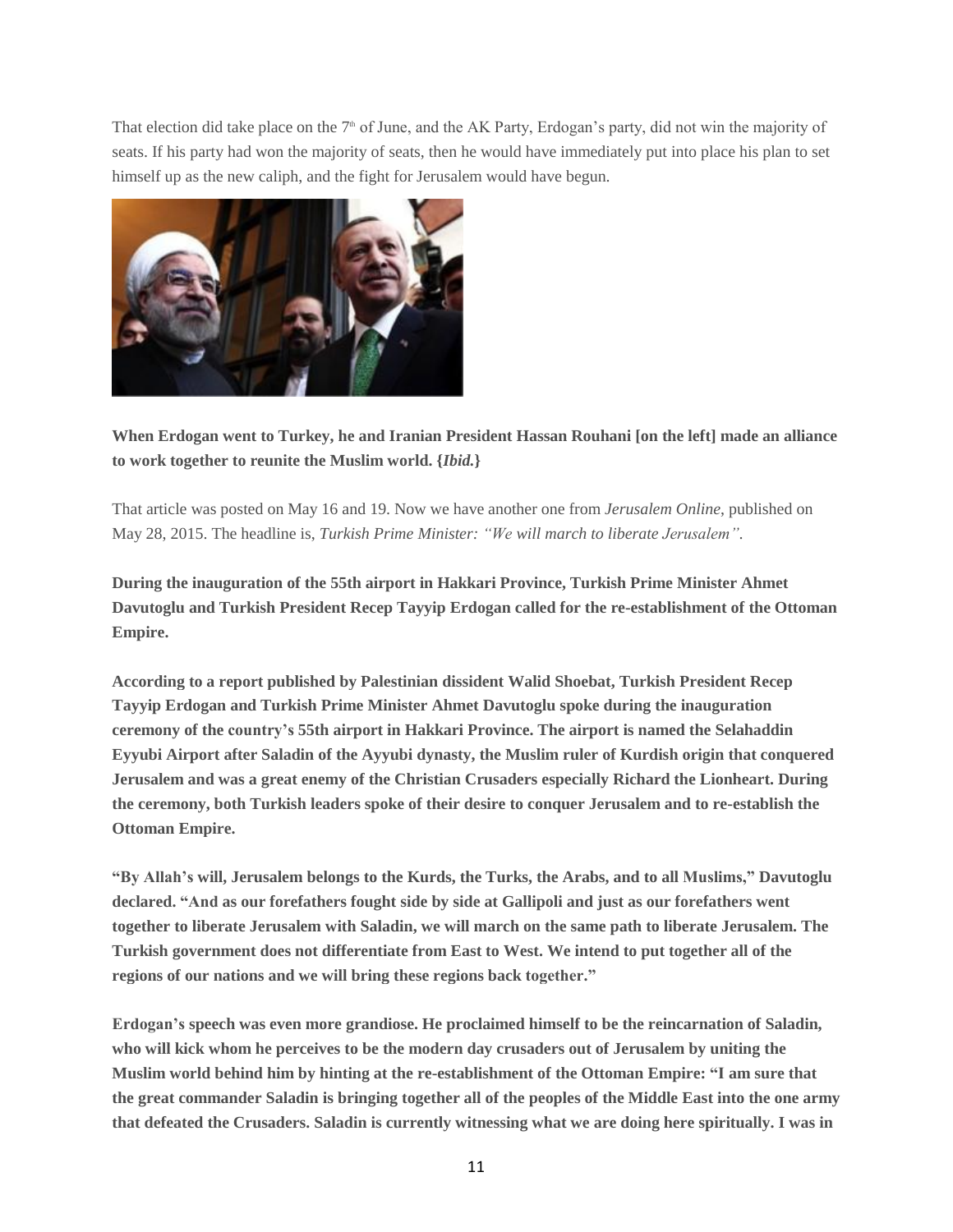**his spiritual presence and I am addressing him here in Hakkari with the mighty men, be it eastern, brave south-eastern, valiant Anatolian in Old Turkey."**

**"Jerusalem is for the Muslims and not for Israel," Erdogan added. "Why should we continue to be friends with those that stomped their boots on the Temple Mount? They insist that we have to be** friends? I say, we will not." Erdogan promised to follow in Saladin's footsteps: "They all promise you O Saladin, if you united the brothers in the Middle East, so will we. Saladin said 'Jerusalem is not for the **Crusaders.' Saladin witnessed this. Allah witnesses this. One people, one flag, one nation and one state!" {***Turkish Prime Minister: "We will march to liberate [Jerusalem"](http://www.jerusalemonline.com/news/middle-east/israel-and-the-middle-east/turkish-prime-minister-we-will-march-to-liberate-jerusalem-13709)***, May 28, 2015, Jerusalem Online}**

Conquest is Mecca, conquest is Saladin, it's to hoist the Islamic flag over Jerusalem again; conquest is the heritage of Mehmed II and conquest means forcing Turkey back on its feet," said Erdoğan in a speech on Saturday in Istanbul before millions who appeared to celebrate 562 years since the Turks captured Constantinople from European Christians.



**Erdoğan at an Istanbul rally during Presidential elections in 2014. (Photo: EPA)**

Erdoğan drew a straight historical line between the capture of Jerusalem from the crusaders by Saladin and the capture of Constantinople to the elections in Turkey due to take place next week. Although state employees were required to send a delegation to the celebration, under the threat of punishment, local media reported that many partakers left during the President's speech.

Attempts by Erdoğan and his allies to find political support by linking Jerusalem and Islam have formed a clear and solid trend in Turkey. Only a few days ago, Prime Minister Ahmet Davutoğlu dedicated a new airport in the south of the country, naming it after Saladin. According to Davutoğlu, "It's a name that says to the Kurds, to Turkey, and to the Arabs, yes, this is our leader.

"It's a symbol that unites us," he continued. "All those who claim that Jerusalem is the Jew's holy city should be ashamed. We chose the name Saladin in order to send a message with the help of Allah that Jerusalem will always belong to the Kurds, to Turkey, to Arabs, to Muslims."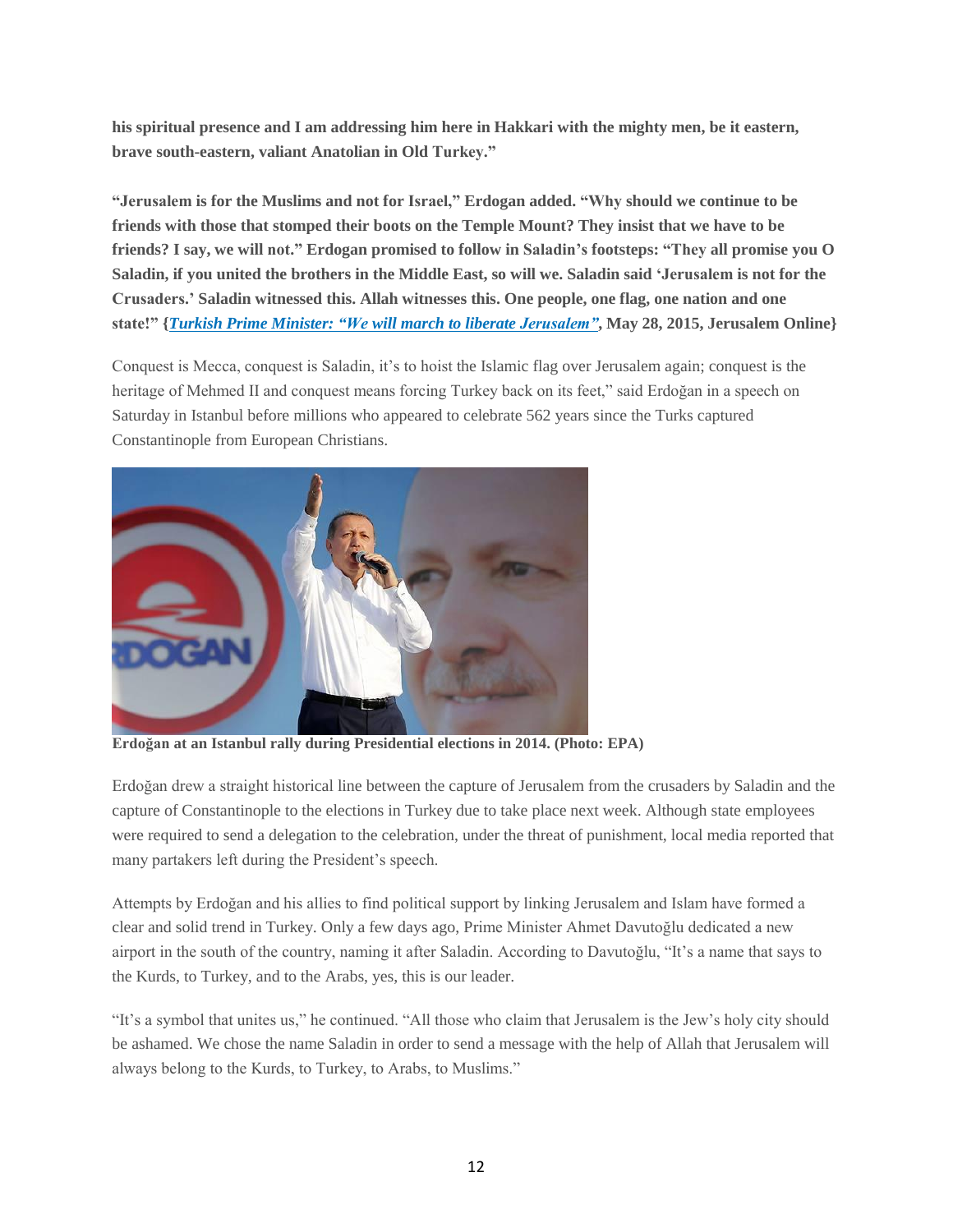According to the results of public opinion polls, Erdoğan's AK Party is likely to lose the absolute majority it's enjoyed for the past 12 years in the House of Commons in elections on June 7. <http://www.ynetnews.com/articles/0,7340,L-4663579,00.html>

While Erdoğan made his inflammatory comments, the Islamist organization IHH held a march in Istanbul calling for the "liberation of Jerusalem" to mark the fifth anniversary of the Marmara flotilla that was boarded by Israeli commandos when it tried to reach Gaza with unidentified cargo. Nine Turkish activists were killed in the raid.

This man is president until 2019. If his party had won the majority of seats, he would be implementing this right now. Again we have a little tarrying time. But this is still his plan. Do you see how the prophecy of Daniel 11:45 would be literally fulfilled just as our pioneers ministers were all preaching unitedly? That's how close we are to the final events wrapping up.

## **New Theories**

Ellen White says this about people who introduce new interpretations of prophecy different from what our pioneers were teaching:

There are persons ready to catch up every new idea. The prophecies of Daniel and the Revelation are misinterpreted. These persons do not consider that the truth has been set forth at the appointed time by the very men whom God was leading to do this special work. These men followed on step by step in the very fulfillment of prophecy, and those who have not had a personal experience in this work, are to take the Word of God and believe on "their word" who have been led by the Lord in the proclamation of the **first, second, and third angels' messages. {2SM 111.2}**

When she talks about those who were involved in the proclamation of the first, second, and third angels' messages, she is talking historically. The first angel's message was the Millerite message leading up to 1844. The second angel's message was added in 1844 when the churches started rejecting the message and disfellowshipping the people; the churches fell and therefore the message started to be proclaimed, *Babylon is fallen*. So we are looking at the historic application of the three angels' messages. She says that those who were involved in the *proclamation* of the first, second, and third angels' messages, they are the ones who are preaching the truth. *They* had a correct understanding of Bible prophecy.

It is true that there are prophecies yet to be fulfilled. But very erroneous work has been done again and again, and will continue to be done by those who seek to find new light in the prophecies, and who begin by turning away from the light that God has already given. ... But the Lord does not lay upon those who **have not had an experience in His work the burden of making a new exposition of those prophecies which He has, by His Holy Spirit, moved upon His chosen servants to explain. {2SM 111.3}**

You and other of our brethren must accept the truth as God has given it to His students of prophecy, as **they have been led by genuine, living experience, advancing point by point, tested, proved, and tried,**